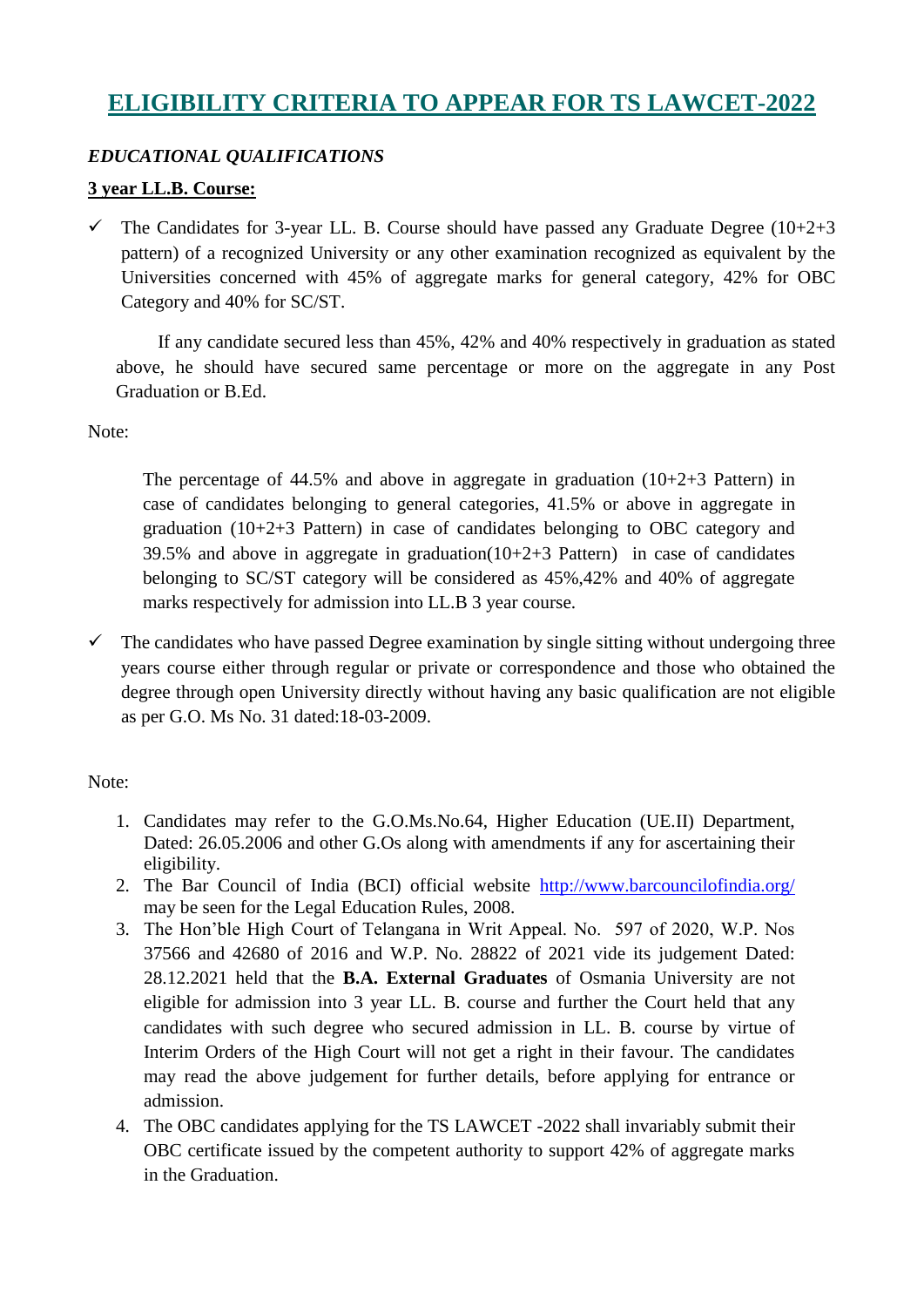### **5 Year LL.B. Course:**

 $\checkmark$  The Candidates for 5 year LL.B. course should have passed two year Intermediate Examination (10+2 pattern) or any other examination recognized as equivalent by the University concerned or the Board of Intermediate Education, T.S. with 45% of aggregate marks for general category, 42% for OBC Category and 40% for SC/ST.

Note:

The percentage of  $44.5\%$  and above in aggregate in Intermediate  $(10+2)$  Pattern) in case of candidates belonging to general categories,  $41.5\%$  or above in aggregate in Intermediate ( $10+2$ ) Pattern) in case of candidates belonging to OBC category and 39.5% and above in aggregate in Intermediate (10+2 Pattern) in case of candidates belonging to SC/ST category will be considered as 45%, 42% and 40% respectively for admission into LL. B 5-year course.

| <b>ELIGIBILITY</b>              |                                                                                              |                                                              |     |
|---------------------------------|----------------------------------------------------------------------------------------------|--------------------------------------------------------------|-----|
| <b>CET/Course</b>               | <b>Qualification</b>                                                                         | <b>Minimum Percentage of marks in</b><br>the qualifying exam |     |
| TS LAWCET-2022<br>LL.B. 3 Years | Any Graduate Degree with<br>$10+2+3$ pattern of a recognized<br>University or its equivalent | OC, BC etc.,                                                 | 45% |
|                                 |                                                                                              | $OBC*$                                                       | 42% |
|                                 |                                                                                              | SC&ST                                                        | 40% |
| TS LAWCET-2022<br>LL.B. 5 Years | Two year Intermediate course with<br>$10+2$ pattern or its equivalent                        | OC, BC etc.,                                                 | 45% |
|                                 |                                                                                              | $OBC*$                                                       | 42% |
|                                 |                                                                                              | SC&ST                                                        | 40% |

\*The OBC candidates shall invariably submit their OBC certificate issued by the competent authority to support 42% of aggregate marks in Graduation.

## **QUALIFYING MARKS FOR TS LAWCET-2022**

• The qualifying percentage of marks in the Entrance Test is 35% (i.e. 42 marks out of total 120 marks). There will be no minimum qualifying mark for S.C & S.T candidates for ranking. For candidates belonging to **Scheduled Castes or Scheduled Tribes, no minimum qualifying percentage of marks** are prescribed.

## **Merely qualifying in the entrance test does not entitle a candidate to have been admitted into LL. B. 3/5 Year course** unless the candidate:

- i. appears for Counselling at the notified Centres.
- ii. applies in response to the admission notification issued by the authority concerned; and
- iii. satisfies all the eligibility conditions of admission stipulated by the authority, at the time of issue of Admission Notification/Counselling.

Further, the candidate shall satisfy the merit and statutory reservations as applicable.